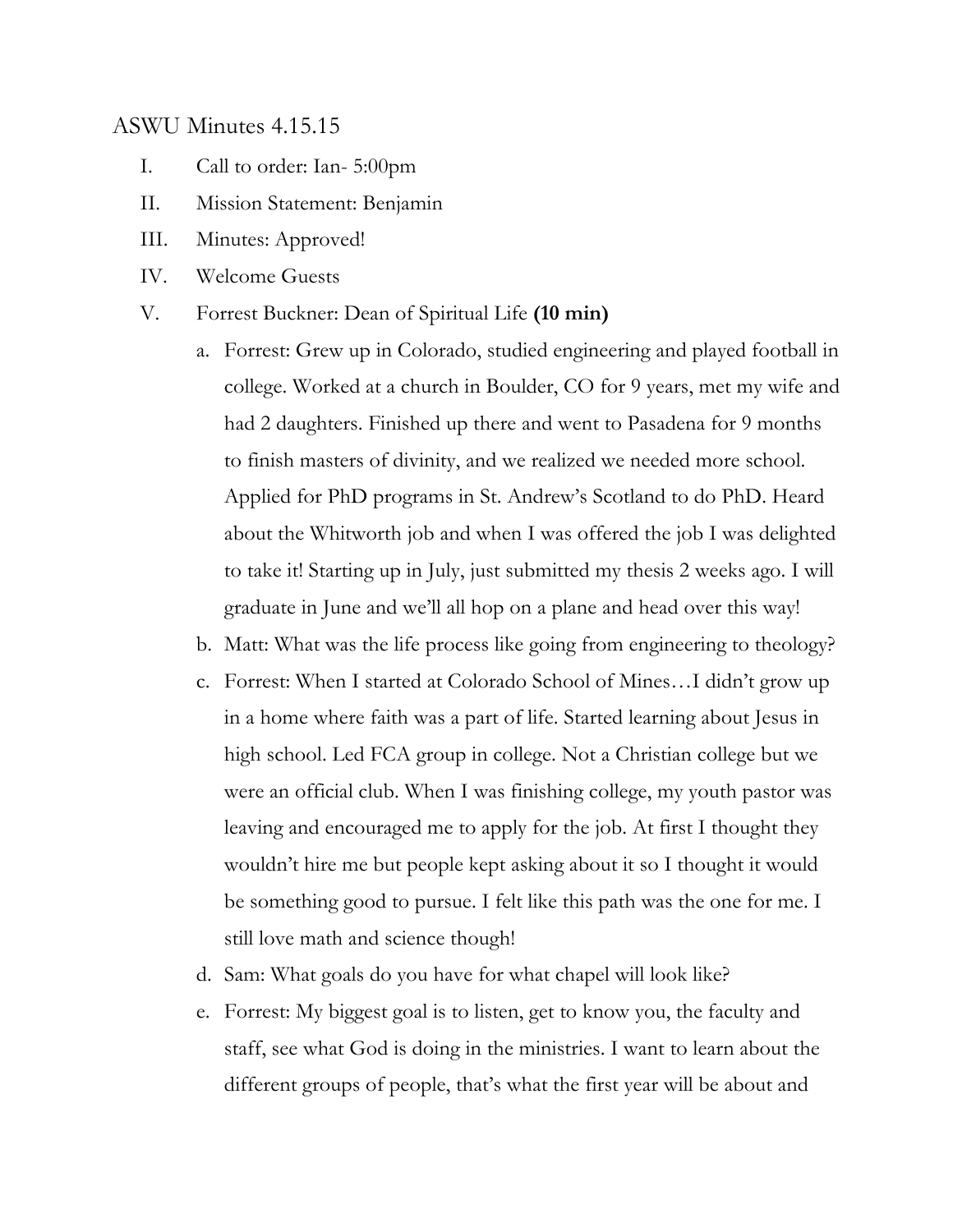then we'll go from there. I hope for this to be a campus where everyone can get a better idea of who Jesus is and what that means. That doesn't happen from one thing, it's happening in a million way son campus and I want to encourage that.

- f. Joshua: What's one thing that attracted you to Whitworth?
- g. Forrest: The mission of Whitworth, mind and heart education, that's who I am. Learning growing up was really important, when I became a Christian I didn't forget about the learning part. The more I learned about Whitworth, that's what I think about the gospel. It's about me and Jesus as a part of the world and serving- I began to feel that Whitworth matches me, my story, my background, etc. It was kind of more than you could ask or imagine- it felt like was this job description written for me? I look forward to getting to know you all more.
- VI. Club Updates **(5 min)**

#### a. **Longboarding club**

- b. Orion: In the past we had a longboard building event- a month ago- and we will do it again this weekend. The first one we only had 6 boards but this is what we're trying to do- make boards and get people longboarding. Also this weekend we'll be doing a lesson and deciding our t-shirt. Like our longboard Whitworth university facebook page!
- c. Bre: How much does it cost to make one of those boards?
- d. Orion: \$30 for the body and the trucks/wheels would run \$115.
- e. Matt: Can you explain the process of making a longboard?
- f. Orion: We first purchase our wood and laminate them with glue to make a half inch board. (explains process further).
- g. Benjamin: Do you have anything set up for when you're not around to make the boards any more?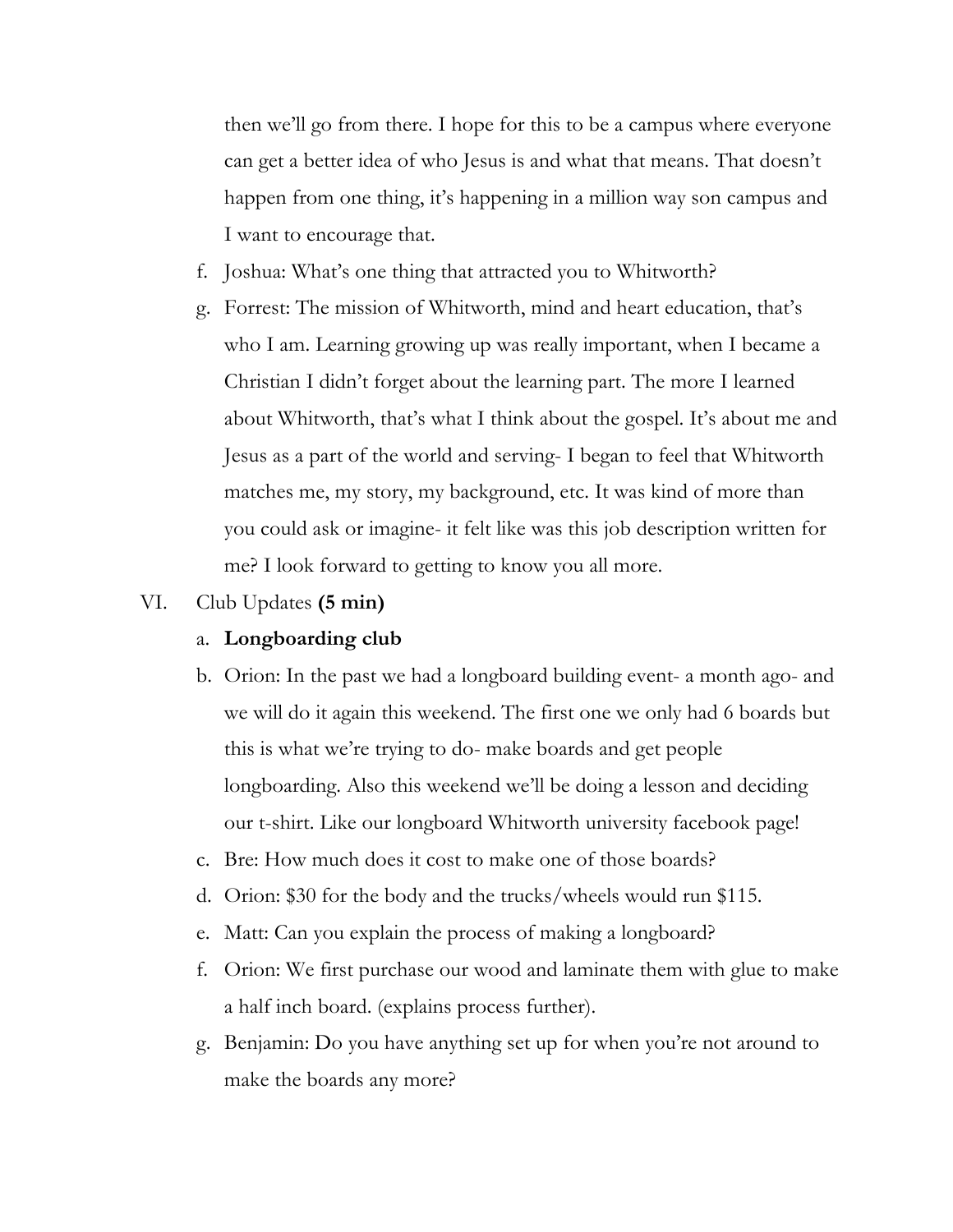- h. Orion: I feel like it might cease to exist, I've been using all my tools and everything that I've had, I don't know anyone else who has all of that. Hopefully by senior year I'll figure out who to pass it on to.
- i. Bre: Can you make other shapes of boards?
- j. Orion: You have to program it but you can do whatever design.
- k. **Symposium**
- l. Speaker: Symposium is a student-led group in which students can have a forum to present academic research. We've had 4 presentations this year on a variety of topics. The next one is April 22 at 7:00pm discussing Christian response to sexual education. Over the summer we will have an open application to apply for first lecture for next year. We will also be having board of director applications- if interested in applying send a symposium member an email.
- m. Jenna: Do you have another lecture in the spring?
- n. Speaker: We had an evolution one and we have the sex education one next week.
- o. Benjamin: How has the success of your year been?
- p. Speaker: We have about 50 people attending, we've established a more formal structure and organization. We've laid down a framework we're hoping will allow it to be continually successful. We're not seeing a dropoff in quality.
- q. Kelsey: Why only 5 a year?
- r. Speaker: To strike a balance between quality and quantity of speeches. We want to maximize the quality of each presentation as much as we can.
- VII. Investment Club **(10 min)**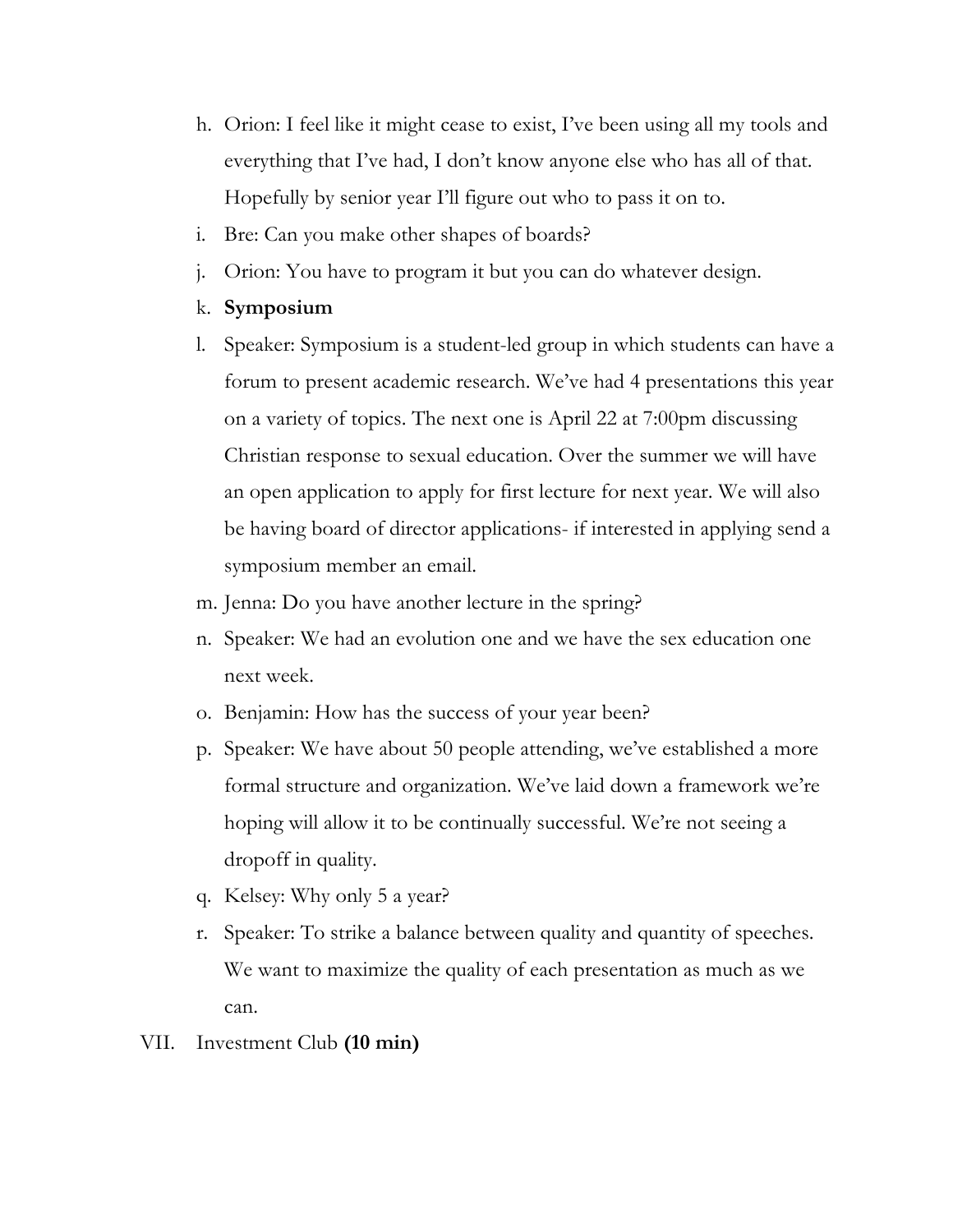- a. Kevin**:** Every semester they give a presentation to the endowment subcommittee for the board of trustees.
- b. Ashley**:** I brought our annual report. President this year of WSIG.
- c. Joe**:** Junior and analyst, VP elect for next year. We meet every Thursday at 6:15am. Open to everyone, we talk about political events, financial markets, markets, etc. We bring in speakers throughout the year. We had one recently who spoke on his strategies for investment. Every week we have a stock pitch. We want to focus on our goal as an investment group- continued learning. Educating ourselves, making investments, etc. We have real risks and responsibilities. We also have weekly sector meetings.
- d. Ashley**:** We had our Chartered Financial Analyst team in a local competition with local schools. They won this competition. Had to take Avista and value it to find out whether they should buy hold or sell. They had to submit a written report and do an oral presentation. Flew to Atlanta yesterday, competing in the national competition tomorrow. If they win nationally they will go to the international competition.
- e. Joe**:** We have network events throughout the year. Attended CFA dinner. Also mock finance interviews this spring. This spring also 4 of us attended the Quinnipiac G.A.M.E. Forum. It was a great opportunity to go hear from professionals about trends, the market, etc.
- f. Ashley**:** Another thing we added this year was community service, we feel that we should give back. We've been to Christ Kitchen and House of Charity. We've been given so much from the trustees we want to give back. Also this year on the second floor of Weyerhaeuser we have the H.H. "Larry" Larison Trading room. There's an interactive screen, ticker, 8 workstations, software package. This year we have 30 analysts-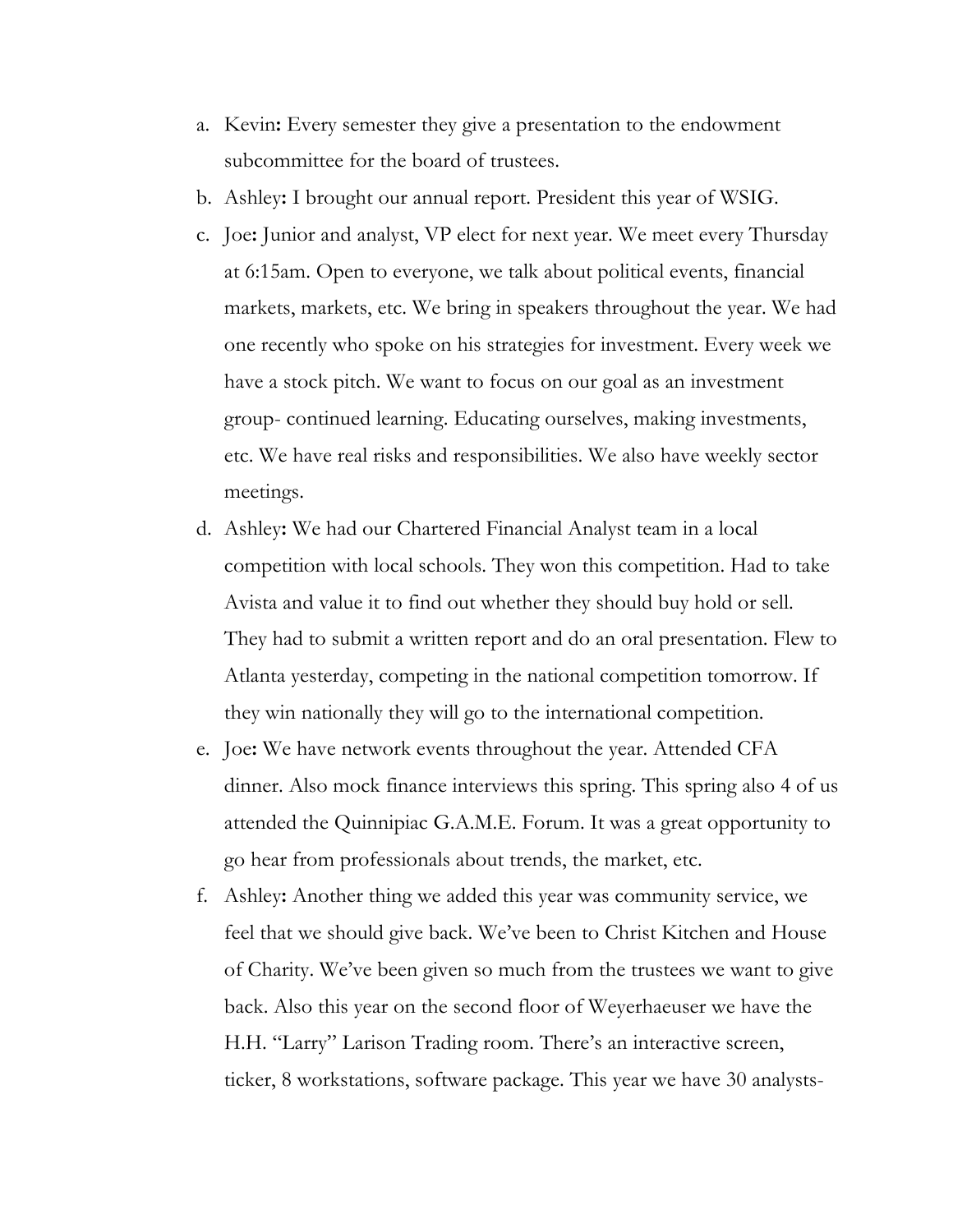most are upperclassmen. You can know absolutely nothing and still join our group. There will be a big push to grab those sophomores next year. We have 10+ majors represented. We had 7 affiliates work to become analysts this year. Once you're an analyst you get voting rights in the group.

- g. Joe**:** Example of what we do- chart showing realized gain for 2014. (Companies that we've bought or sold). We also have unrealized gaincompanies we currently own but haven't realized yet. We hold 4 companies.
- h. Ashley**:** Our members are doing really well, tons of people have jobs and internships. Our whole health sector has either a job if they're a senior or an internship if they're a junior. Mock interviews also really help us out.
- i. Jerrica**:** I know we skipped the goals, but last time you had the goal of investing 70% of your portfolio, have you done that?
- j. Ashley: It's hard to track. We've held 11 stocks this year- average roughly 60% for what we invested. Everything is fairly valued
- k. Jordan**:** If you make money does it go back to the university or go to you?
- l. Ashley: The \$100,000 stays with us and anything we make continues to grow. A lot of endowments start small and gain donations to get bigger.
- m. Sam**:** On the ticker there's some companies that Whitworth wouldn't be allowed to invest in. Would it be possible to remove those but put on the tickers that were currently investing in?
- n. Ashley: That's just the S&P500, it's up to date information. After that there's 4 or 5 stocks that we hold or have held. Some problems with it not recognizing some companies.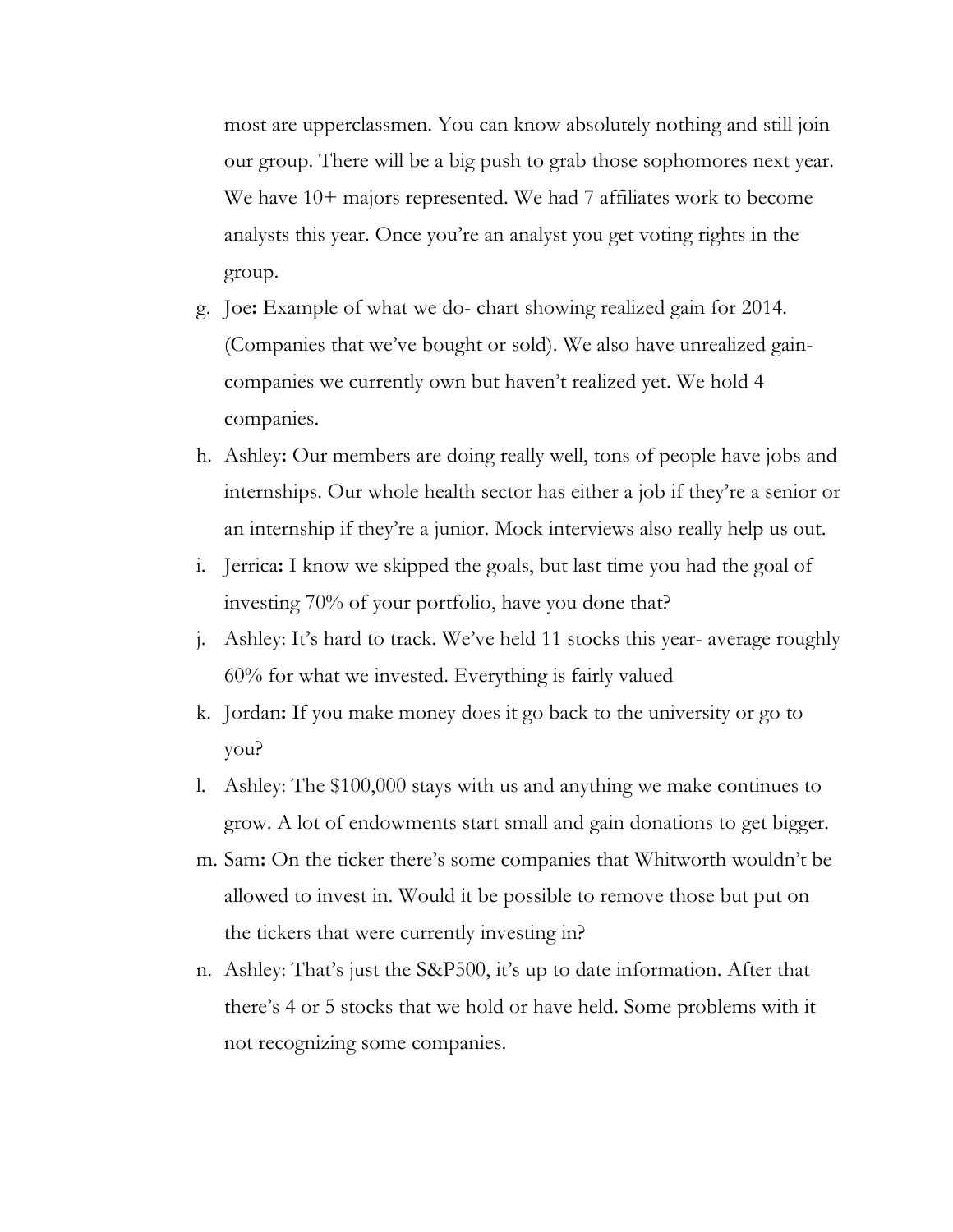o. Joe: Ultimately it's up to the group members to decide which companies to invest in. There's almost no company in the entire financial market that doesn't have some sort of ethical or environmental issue. We look at financial strength as #1.

### VIII. **Sarah Streyder**

- a. Sarah: Our mission to challenge any student to go an entire week to only use gender neutral bathrooms. The purpose is: 1) to cultivate genuine empathy. By going a week as someone who has to structure their schedule around where and when they can go is meant to be a physical representation of what they go through. 2) To create awareness of changes that are happening on our campus. We're trying to raise accessibility rate to 51% by next year I think. By creating awareness students become more accustomed to this change in culture. It's only when you're going to the bathroom. Showering, etc use your own bathroom. It's meant to stand out in your day. On or off campus.
- b. ASWU member: Is there any competition/incentive aspect?
- c. Sarah: No it's all voluntary.
- d. Ian: How are you getting the word out?
- e. Sarah: Made an announcement, posters, there's a possibility the ISC will send out an email.
- f. Raleigh: Are you having any follow-ups for those who participated?
- g. Sarah: My hope would be that it be incorporated into a primetime. Mostly going through CDA's in the dorms.

# IX. FVP **(10 min)**

- a. Club Charter: Off the Page
- b. Kevin: We recommended that they be chartered.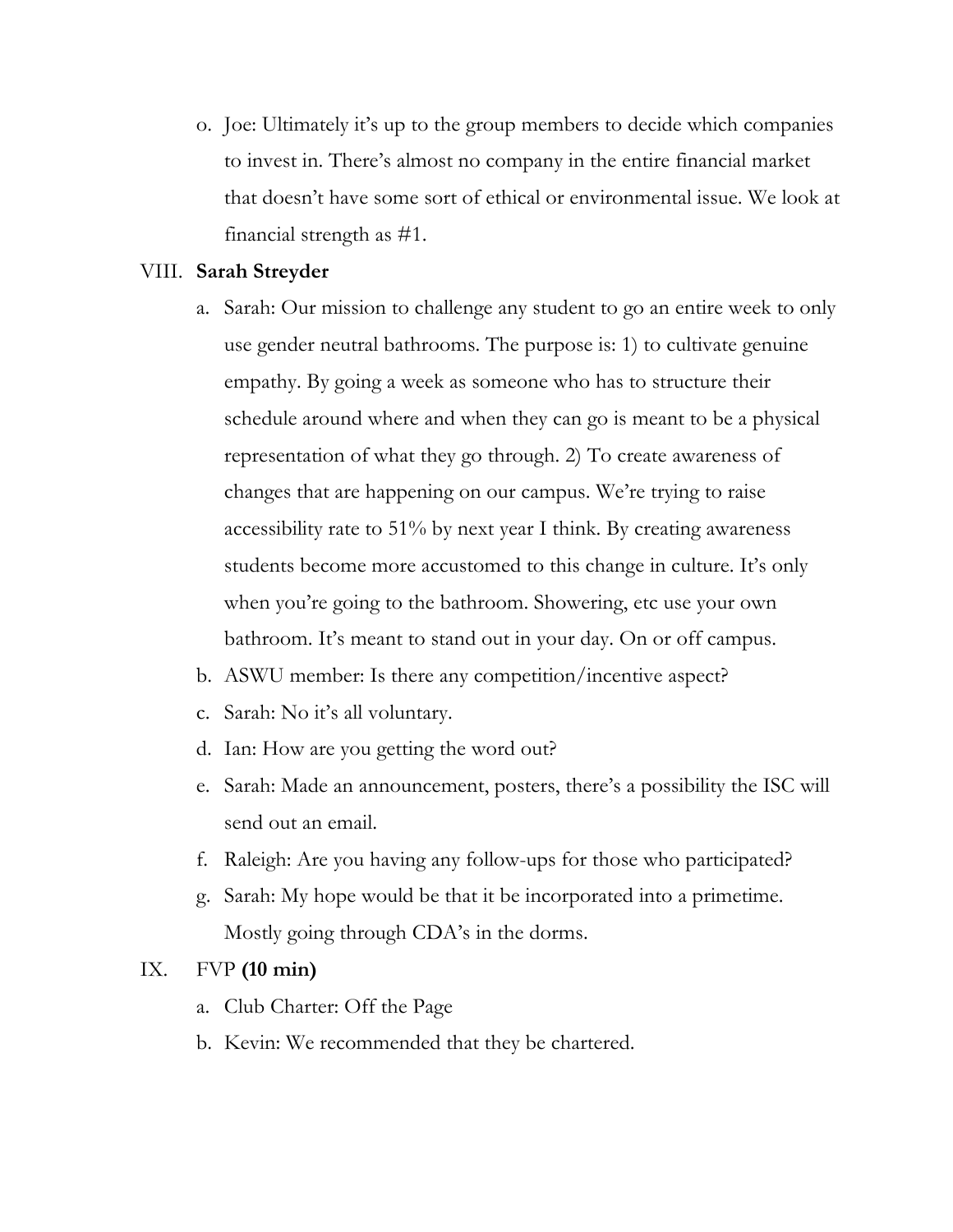- c. Speaker: A spoken word poetry club, hopefully will turn into a competing slam poetry team. Right now we're trying to get interest. It's a good way to discuss uncomfortable things. (reads club statement). Ashton has brought a few poets on campus- as a club we would try to work with cultural events coordinator to put on events. Trying to get an event put on by this Spring- difficult, but we've talked to competing poets willing to come over here. We will also try to have students perform.
- d. Lauren: Would you like to send anyone to Boppell Smoothie House?
- e. Sure
- f. Step Out
- g. Erika: He said they would want funds- would we give them startup funds when we charter?
- h. Kevin: no that's a separate process.
- i. Motion to charter, second
- **j. Club chartered!**
- k. Updates
- l. Kevin: Finance committee gave money to students going to WPA in Las Vegas. Had our last club council of the year. We spent some time having people talk about recent/upcoming events, cool to see how many things are happening. Luau is April 25. WhitCon is April 19. ACM club had a hacking competition. League of Pirates had a League of Legends tournament. HOLA brought a taco truck. Japanese Visual Cultural Club went to SakuraCon. Students for Life are going to a conference this weekend. History club will have an event where they play songs at Dale Soden's house and hang out. Ultimate had a tournament and placed second. Next week is mental health awareness week.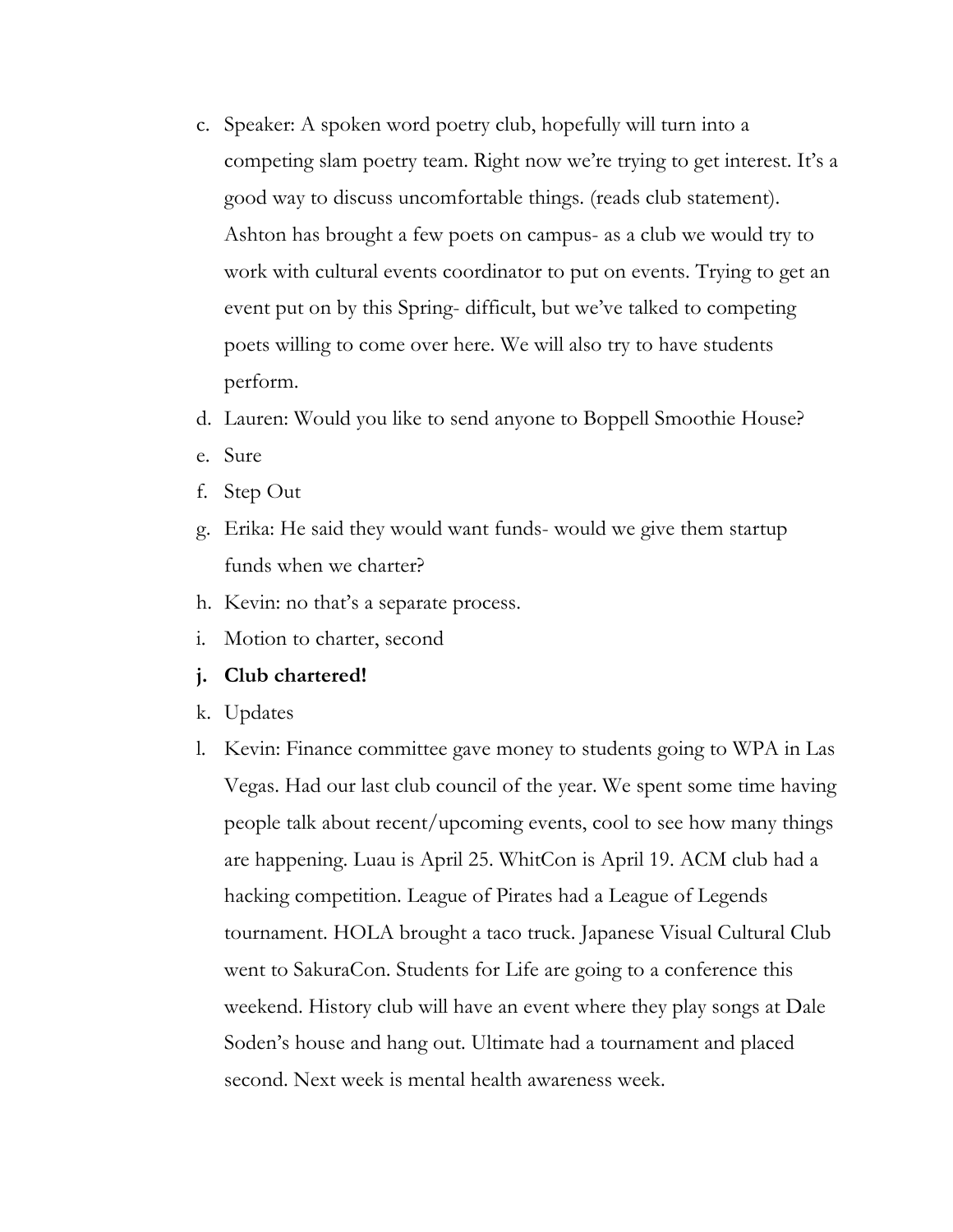#### X. Reports & Vibes **(20 min)**

- a. Kelsey: Danny is sick but he hired his GM!
- b. Katie: We hired our editor in chief.
- c. Erika: We will go crazy at Wonderland on Friday. 4-8pm.
- d. Samantha: Pass
- e. Raleigh: Haley and I went to tech and landscape committee- they're putting in a new water fuel line. New line so we can be up to code and have reserve water. BJ is getting a huge update. Mac showers revamped, carpet, fire alarms, etc. Music building update got approved- almost fully funded. Talked about Costa Rica center- up for sale. No one has purchased it yet. Gala- need 2 more dealers. 10-11 timeslot. Mocktails will be ridiculous. We need help with setup and takedown. Event is from 8-12. It's all free- no \$5 entry. It's going to be a lot of fun. Senators talk to leadership teams to have primetimes be roaming. I can buy more masks for primetimes too. All beads and masks are free. Set up Saturday 5-6pm.
- f. Jenna: Pass
- g. Jordan: T-shirt designs made by our very own Lauren. Straw vote for each one. The shirt is the background color. (takes vote- blue shirt wins) Event manager app- would take all of our events going on and would allow you to add stuff going on, etc. Club, sports, intramurals, etc. also other cool things like lost and found. Would bring a lot of things into one place. We're having a conference call on Friday probably at 11:00am. Intramurals are great.
- h. Kai: For Raleigh- I've been talking to people. I know what's going on for Gala but I don't feel like a lot of people do.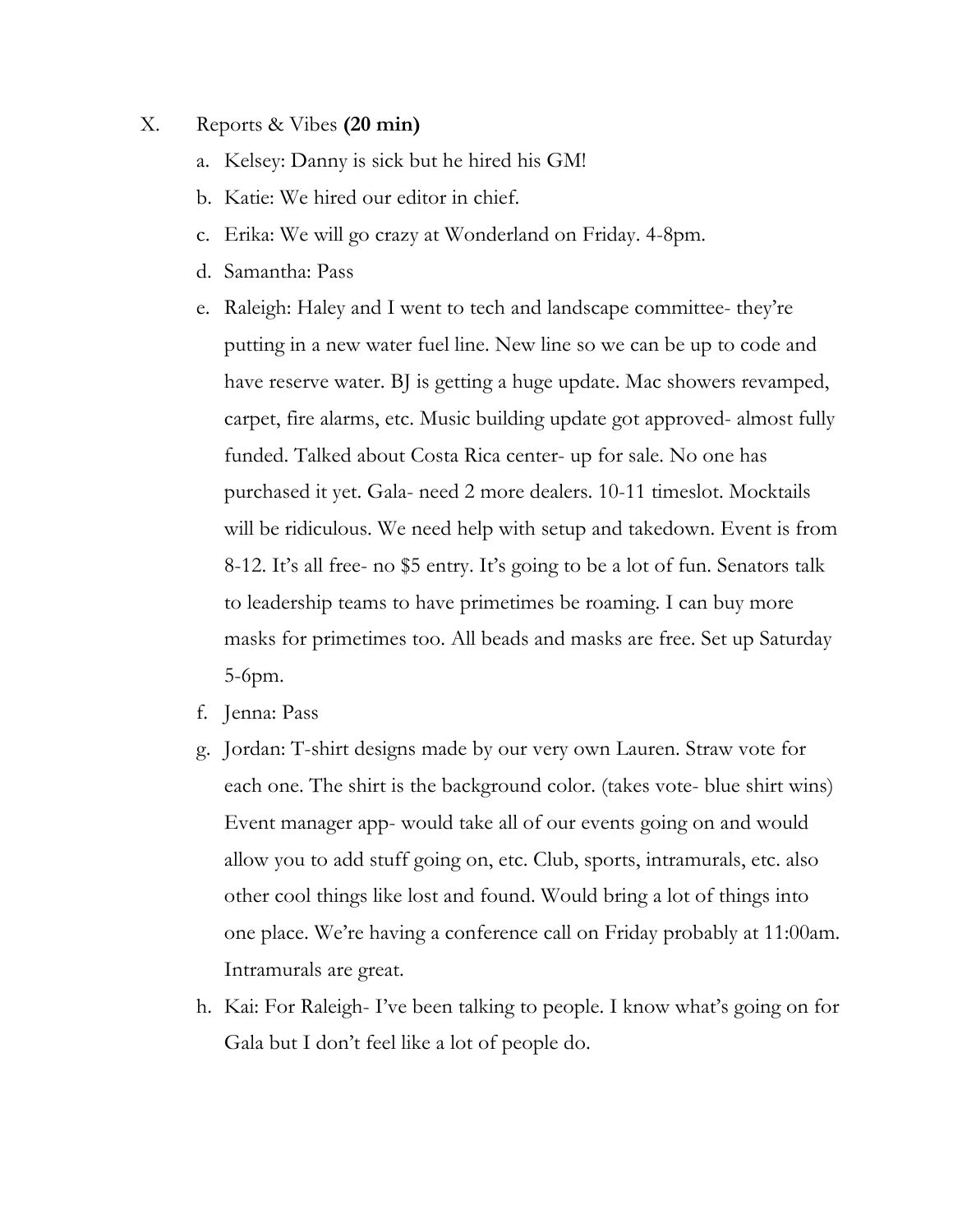- i. Raleigh: Lots of people are wondering. We will do massive emails, the facebook and instragram are catching, and I will build a giant sign to hang off the staircase.
- j. Skyler: Planning Duvall Drive-in. we picked a movie, Big Hero 6.
- k. Ashton S: 60 visiting high school students coming tomorrow through Saturday. CDA event on the  $20<sup>th</sup>$ , made a film called Diverse like Me. 6-7pm.
- l. Marianne: Pass
- m. Ashton L: From 11-6:30 is when seniors can pick up their caps and gowns, Next Tuesday. The fair will be from 11-1, raffles, etc.
- n. Jerrica: Less than 24 of being East, naming ceremony tomorrow. Will be changing the dorm name to Oliver. We had a department chairs meeting. Needing for both advisors to sign off on class schedule if you're double majoring, thinking we really only need one. Tabled- changing the Jan term calendar for 2018. Carol Simon talked about funding students going to conferences. We had lots of opinions.
- o. Jessica: Pass
- p. Saige: Pass
- q. Alicen: Warren Peace was super cool. I think people enjoyed it being outside.
- r. Bre: Pass
- s. Lauren: Outside Boppell Smoothie House has been moved to the  $30<sup>th</sup>$ . Still looking for performers.
- t. Joshua: Pass
- u. Benjamin: Elected a new senator for next year. About the showerswe've been having a conversation for a while, about partitions going up in the communal showers. Meeting with an RA and Matthew and Josh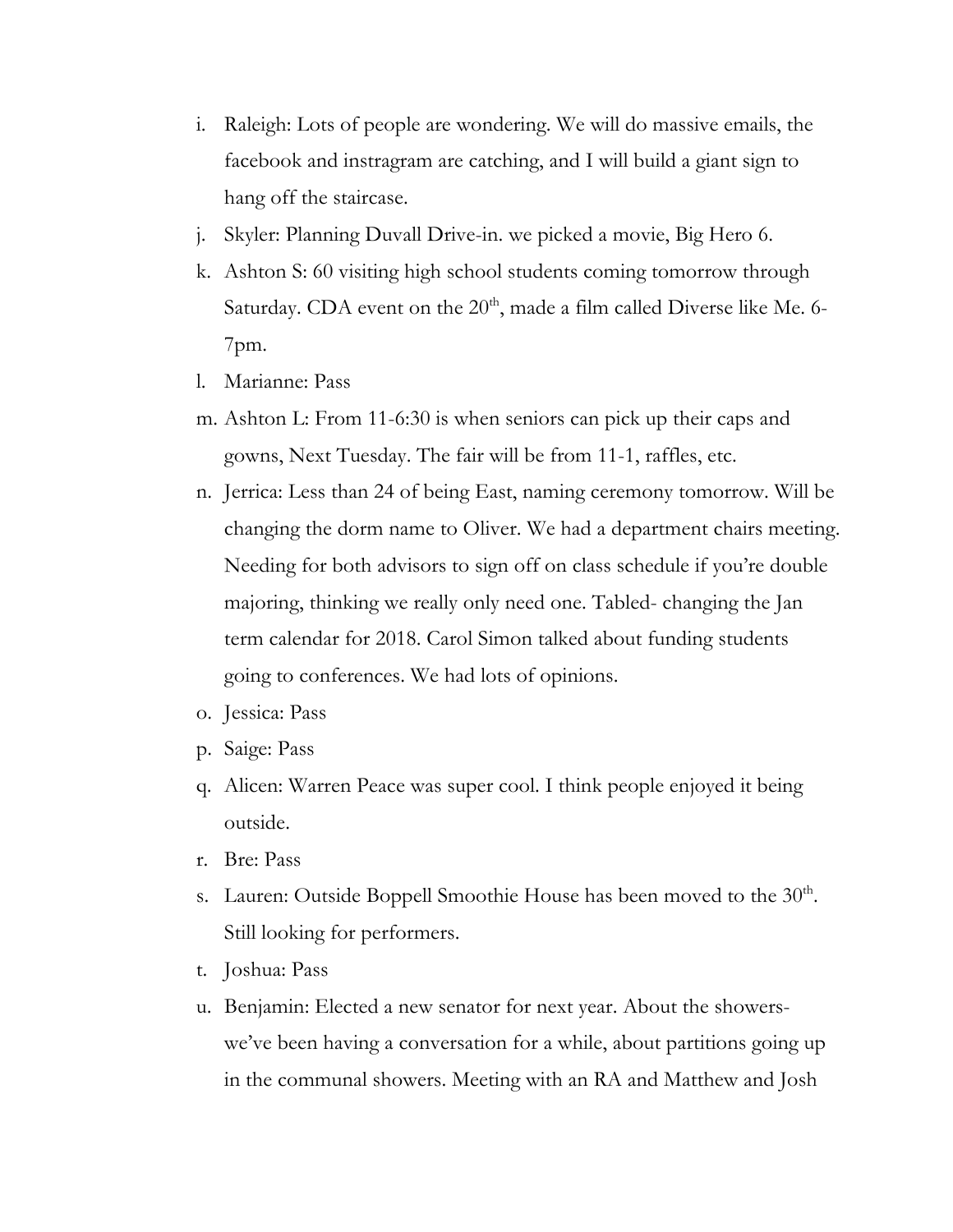talking about survey results and what that will look like. Frisbee discs were ordered but were lost. Weren't printed until yesterday, finally on their way. BMac in Concert is Sunday April 26.

- v. Ian: Have you gotten the survey results?
- w. Benjamin: We've had 58-59 guys respond to the most recent survey. Had a prime time and talked about the issue for a long time. Most people responding are in favor of communal showers, but we're trying to open the door to those conversations to people less comfortable with that setting.
- x. Ian: What's the argument for keeping communal showers?
- y. Benjamin: There are a number of things- the biggest one that I've been most convinced by is it helps people feel more comfortable with their body image. Uncomfortable setting at first- I know that over 95% of the respondents say it has improved body image, feeling comfortable in their own skin. Tradition, shower parties and fun events. Sometimes basketball hoops. It is something guys recognize as fostering the community of Mac. When you're most vulnerable people feel like there are relationships that are built.
- z. Ian: Student life wants to put them up for safety and comfort reasons but I think you bring up some great arguments. Let us know how your meeting goes.
- aa. Ashley: it seems like if everyone in the dorm is ok with it, then its fine but are incoming freshmen told that Mac has communal showers so they can choose whether or not to live there?
- bb.Benjamin: We're working on putting that fact in the description for Mac. I think its brought up in some settings but not all.
- cc. Dayna: Are there any private bathrooms at all?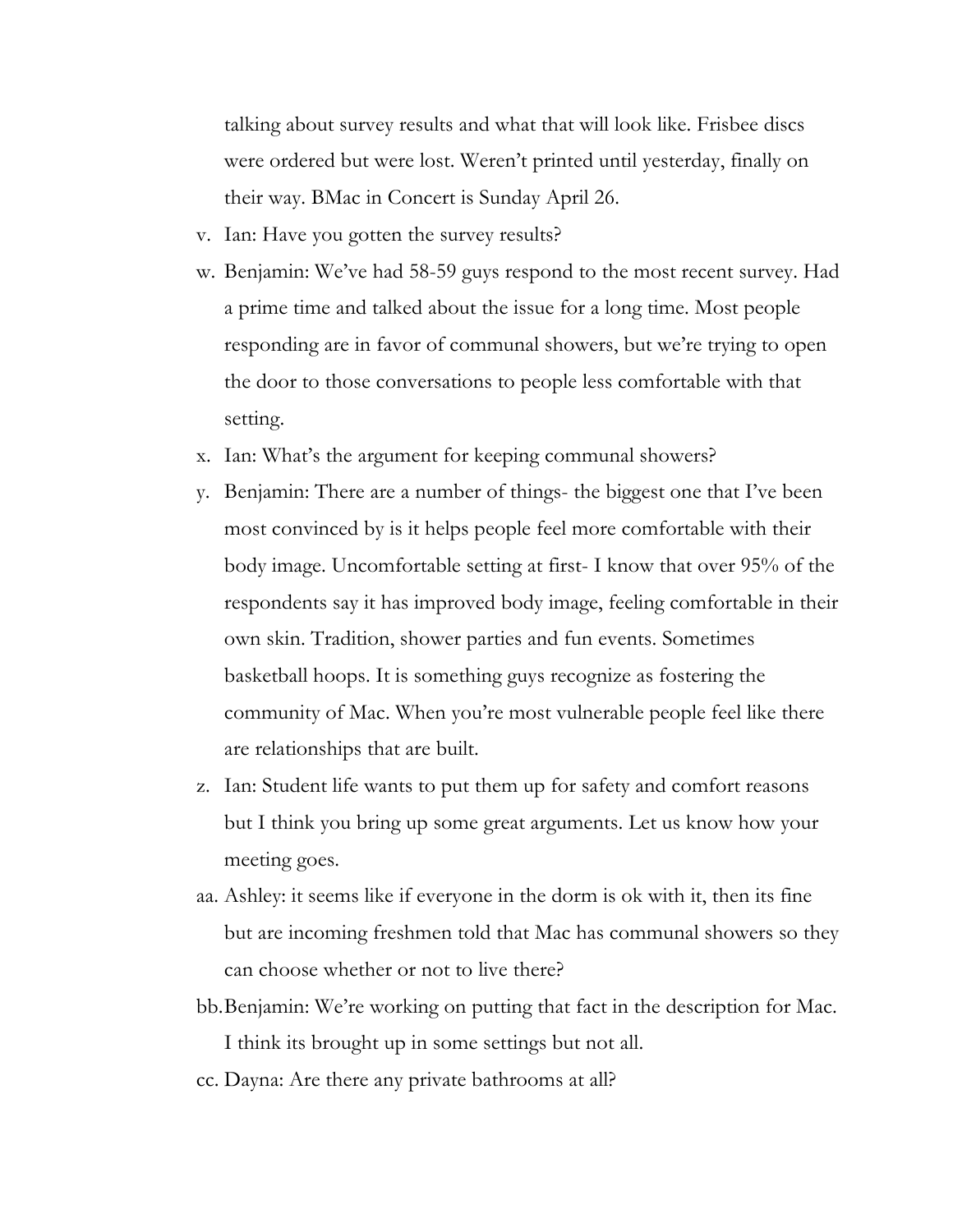- dd. There's one private shower on 1<sup>st</sup> floor. It has a curtain, it's a bathtub kind of shower.
- ee. Dayna: Did you bring up the thought of having some of both?
- ff. Benjamin: Yes we've talked about that. Trying to figure out what's most practical.
- gg. Dayna: During the summer we have different groups on campus, can rarely use Mac because of communal showers. Practically speaking its hard to use that building and also the transgender issue if we're trying to make a safe space on campus.
- hh.Ian: I would say also about transgender- different sexual orientations etc.
- ii. Jordan: I think it's one of those things if you surveyed the campus- who thinks we should have gender-neutral bathrooms many people wont care but they're not affected by it. I don't think deciding on the majority is appropriate because there will still be seriously affected people.
- jj. Matt: Food Forest is going well- last week we had a planting day. Let me know about service projects. Next week is Earth Day- events during the week. Washington Higher Education Sustainability hour- live streaming a conference. Monday April 20 from 4-5. Variety of topics will be discussed. April 23- Kipos will be hosting sustainable agriculture panel. Current issues with agriculture and farming. 7-8pm in RTT. Earth Day Fair/Festival, Saturday April 25 11-2 Lied Square.

kk.Katie: Elaine proxy. Pass.

ll. Haley: Trustee meeting was great. Sunday at 7:00 hosting a girls night. mm. Laurel: Branches concert this Friday, 8:00 dining hall. Cold Mountain Yeti will be opening, don't need a swipe to get in. 23<sup>rd</sup> I'm showing American Sniper.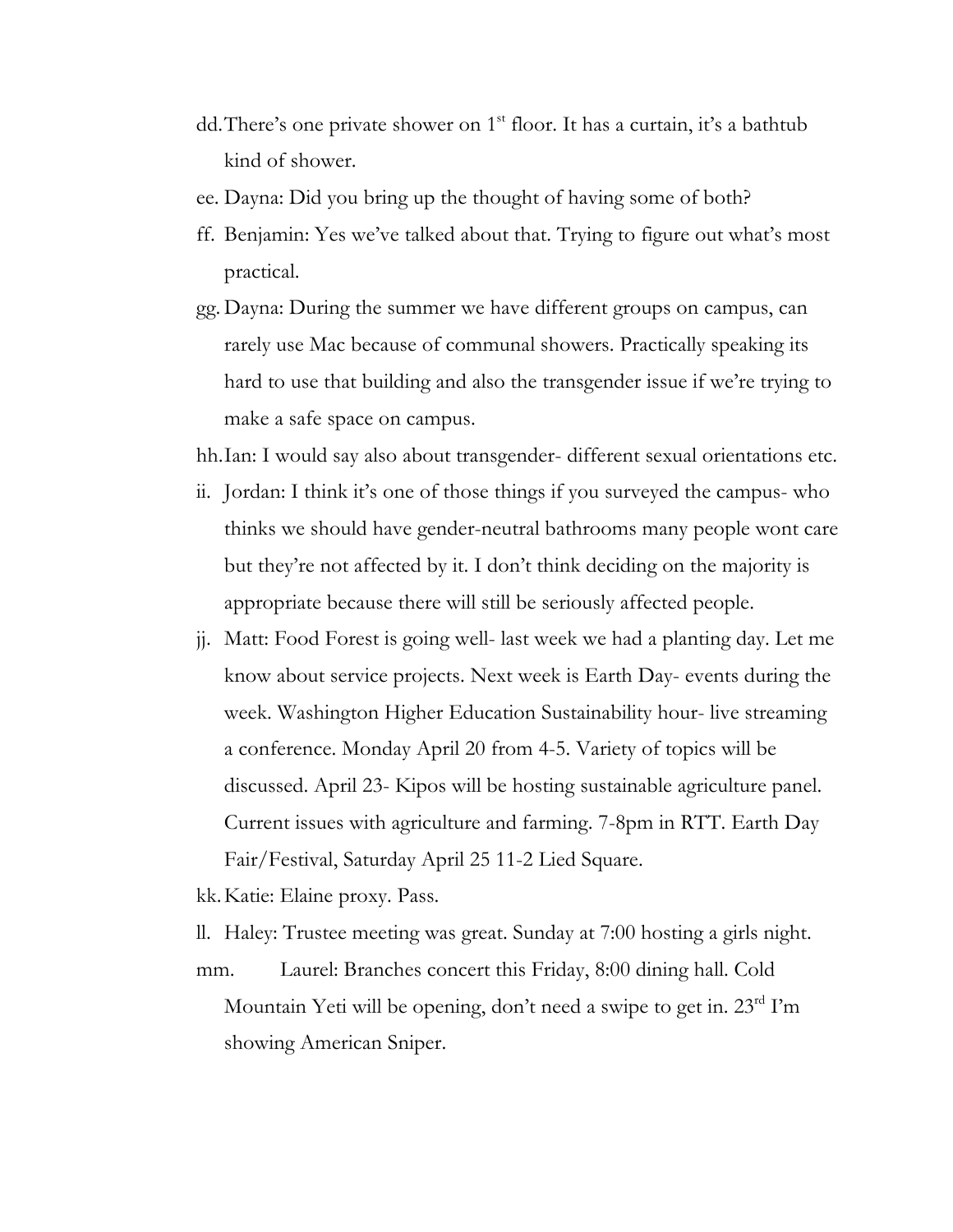- nn.Niehls: Climbing competition this Saturday. Register in the UREC up until Saturday, giving away prizes, etc.
- oo.Graham: Everyone off campus- there will be unlimited mini golf, unlimited go-karts, bumper boats, etc. This Friday at Wonderland.
- pp.Jordan: Is theme house considered off campus? (yes)
- qq.Graham: Bring your ID.
- rr. Jacob: Heather Lenhardt- intern with Hoopfest said they wont sponsor t-shirts but they will sponsor games for Springfest. Corn hole, basketball shootout, etc. Will bring their own prizes.
- ss. Ali: For the marketing committee for Springfest we're havinga photo booth and we need volunteer photographers. If anyone knows of someone who might be interested let me know.

# XI. EVP **(5 min)**

- a. Announcements
- b. Eli: Do your timecards.
- c. Election Results
- d. Eli: Next year's ASWU body. Great voting turnout.
- e. Jordan: Would you accredit that to physical and online votes?
- f. Eli: No I would say it was both. I think we found the two best ways to do it. Off campus online, on campus paper ballots.
- g. Lauren: What percentage of off campus voted?
- h. Eli: About 40% and we got about 70% of on campus. We broke 50% for all of campus, about 1,200 voters. SEC deserves the biggest hug. We had a strong force of people not even part of ASWU.
- i. Kevin: Budget committee- remember the 15 minute chunk you signed up for. You're presenting for about 7 minutes and make sure you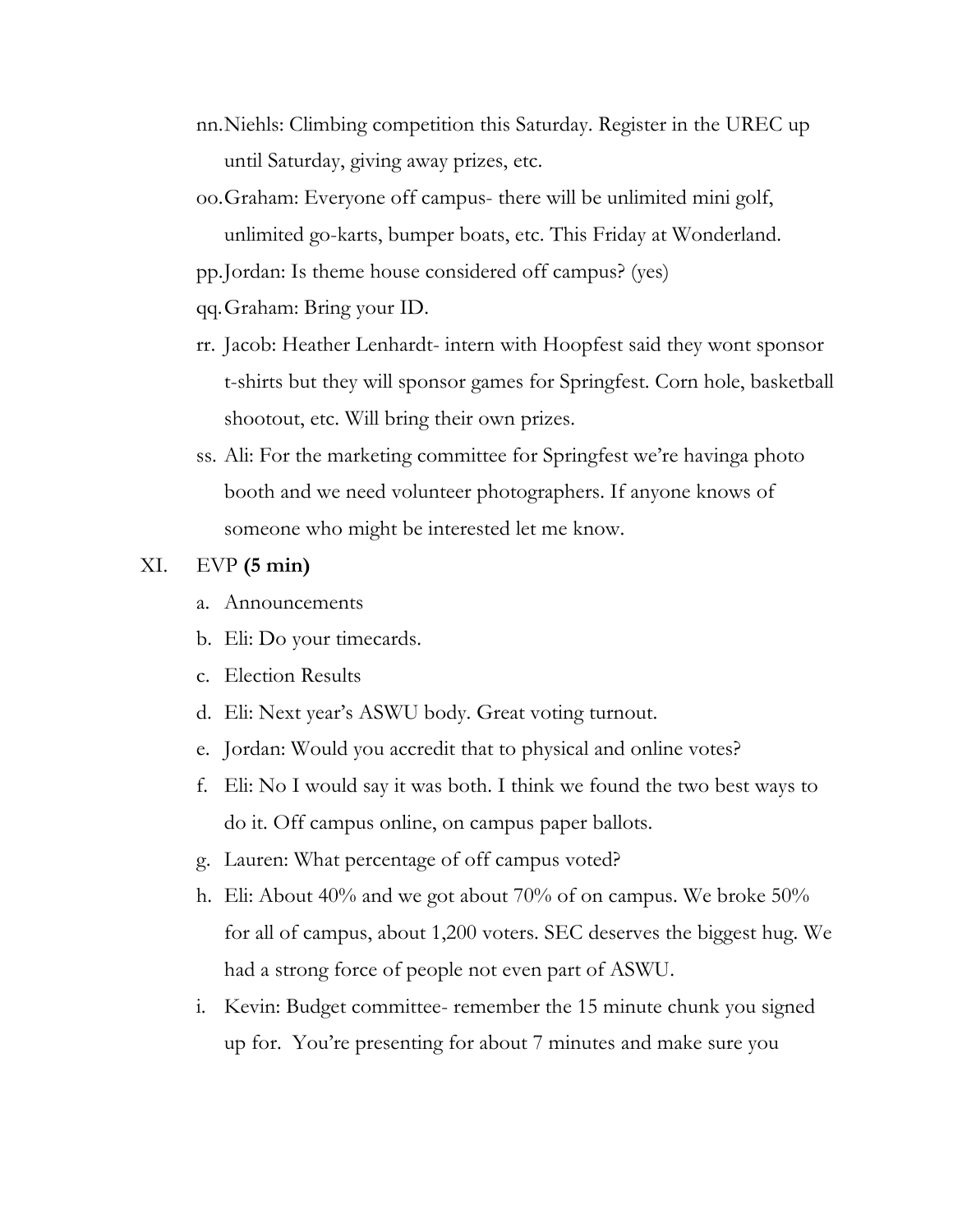highlight how you spent your money and have the new coordinator go over what they're hoping to spend next year. Do not be late.

- j. Kelsey: If we have materials do you want them before hand?
- k. Kevin: Yes please send things to me and Ali beforehand.

#### XII. President **(10 min)**

- a. Announcements
- b. Ian: Trustee week going on right now on campus. Tomorrow at 3:15 at East they will have the naming ceremony. Tomorrow we will be giving our presentation to the board to talk about the resolution at 4pm.
- c. Jordan: Next week is run by next year's execs?
- d. Ian: No next week is our last meeting but the  $29<sup>th</sup>$  will be run by the new execs.
- e. Ian: Recognition…Alicen and Saige! Warren Peace was awesome. You guys incorporated a lot. Music, magic, etc. There was a lot of different stuff. So happy to see that it was outside. Great work!
- f. Ian: …Eli! I couldn't bring it to you right now but I know election week is sometimes a battle, the online system can be fickle but great work and thank you for what you put in.
- g. Kelsey: At 7 Lauren is speaking about our new cool major.
- h. Joshua: Shoutout to the ASWU sweatshirts.
- i. Raleigh: Is there any other update to Springfest in the past couple days? Walkthrough?
- j. Jacob: Haven't set that up yet but they will come. Wants to do it next week.
- k. Jessica: Ultimate capture the flag game is happening tomorrow.
- l. Raleigh: Anyone not a Whitworth student is allowed to go to the gala, \$5 fee.